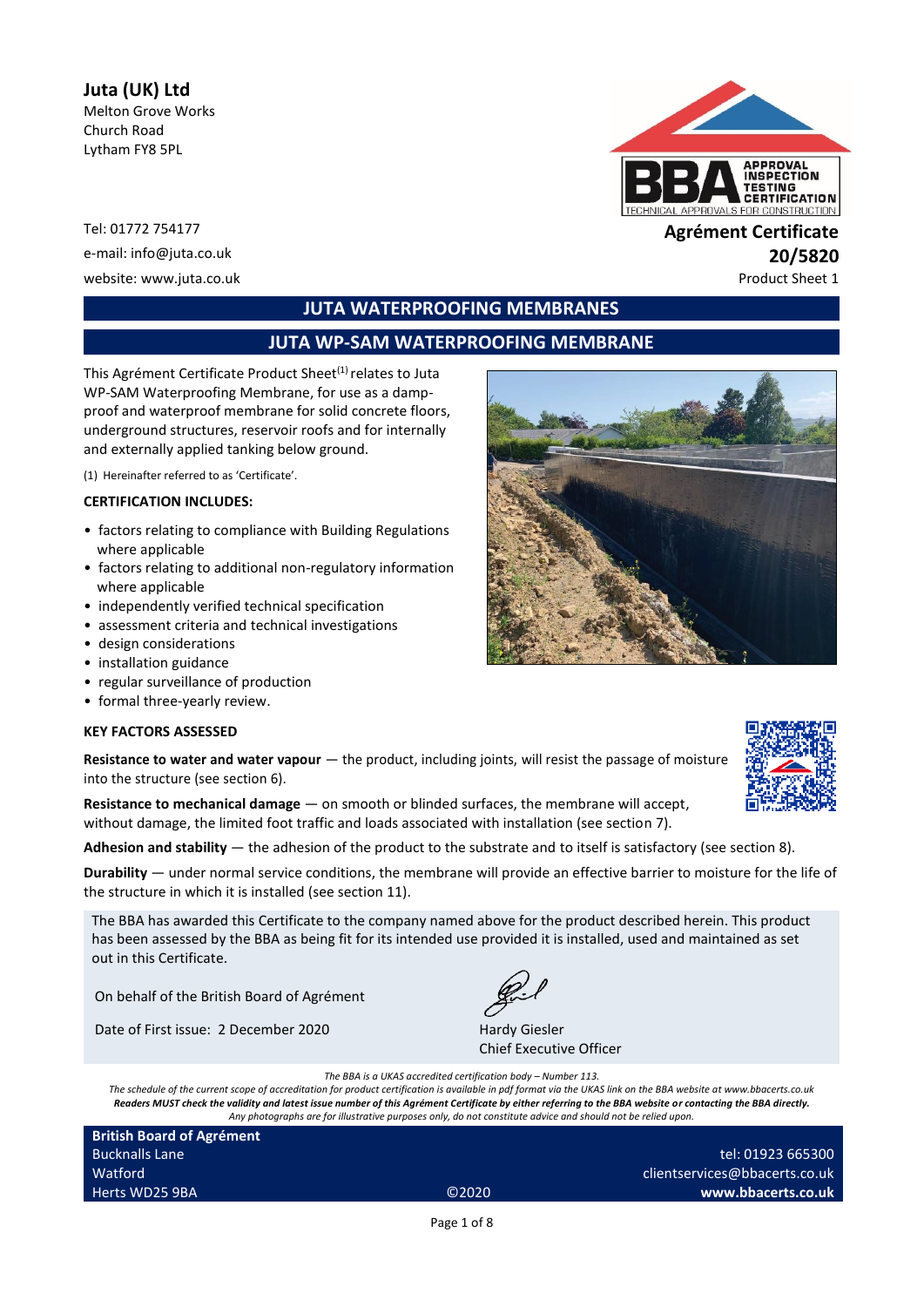# **Regulations**

In the opinion of the BBA, Juta WP-SAM Waterproofing Membrane, if used in accordance with this Certificate, can satisfy or contribute to satisfying the relevant requirements of the following Building Regulations (the presence of a UK map indicates that the subject is related to the Building Regulations in the region or regions of the UK depicted):

|                                             | The Building Regulations 2010 (England and Wales) (as amended) |                                                                                                                                                                                                                                                                                                                                                  |  |
|---------------------------------------------|----------------------------------------------------------------|--------------------------------------------------------------------------------------------------------------------------------------------------------------------------------------------------------------------------------------------------------------------------------------------------------------------------------------------------|--|
| <b>Requirement:</b><br>Comment:             | C2(a)                                                          | <b>Resistance to moisture</b><br>The product, including joints, will enable a floor to satisfy this Requirement. See<br>sections 6.1 of this Certificate.                                                                                                                                                                                        |  |
| <b>Regulation:</b><br>Comment:              | 7(1)                                                           | <b>Materials and workmanship</b><br>The product is acceptable. See section 11 and the Installation part of this<br>Certificate.                                                                                                                                                                                                                  |  |
|                                             | The Building (Scotland) Regulations 2004 (as amended)          |                                                                                                                                                                                                                                                                                                                                                  |  |
| <b>Regulation:</b><br>Comment:              | 8(1)                                                           | Durability, workmanship and fitness of materials<br>The product satisfies the requirements of this Regulation. See section 11 and the<br>Installation part of this Certificate.                                                                                                                                                                  |  |
| <b>Regulation:</b><br>Standard:<br>Comment: | 9<br>3.4                                                       | <b>Building standards applicable to construction</b><br>Moisture from the ground<br>The product will enable a floor to satisfy the requirements of this Standard, with<br>reference to clauses 3.4.1 <sup>(1)(2)</sup> , 3.4.2 <sup>(1)(2)</sup> , 3.4.4 <sup>(1)(2)</sup> and 3.4.6 <sup>(1)(2)</sup> . See section 6.1 of<br>this Certificate. |  |
| Standard:<br>Comment:                       | 7.1(a)                                                         | Statement of sustainability<br>The product can contribute to meeting the relevant requirements of Regulation 9,<br>Standards 1 to 6 and therefore will contribute to a construction meeting a bronze<br>level of sustainability as defined in this Standard.                                                                                     |  |
| <b>Regulation:</b><br>Comment:              | 12                                                             | <b>Building standards applicable to conversions</b><br>Comments made in relation to the product under Regulation 9, Standards 1 to 6,<br>also apply to this Regulation, with reference to clause $0.1^{(1)(2)}$ and Schedule $6^{(1)(2)}$ .<br>(1) Technical Handbook (Domestic).<br>(2) Technical Handbook (Non-Domestic).                      |  |
|                                             | The Building Regulations (Northern Ireland) 2012 (as amended)  |                                                                                                                                                                                                                                                                                                                                                  |  |
| from<br><b>Regulation:</b><br>Comment:      | 23(a)(i)(iii)(b)(i)                                            | <b>Fitness of materials and workmanship</b><br>The product is acceptable. See section 11 and the Installation part of this<br>Certificate.                                                                                                                                                                                                       |  |
| <b>Regulation:</b><br>Comment:              | 28(a)                                                          | <b>Resistance to moisture and weather</b><br>The product, including joints, will enable a floor to satisfy this Regulation. See sections 6.1<br>of this Certificate.                                                                                                                                                                             |  |

# **Construction (Design and Management) Regulations 2015 Construction (Design and Management) Regulations (Northern Ireland) 2016**

Information in this Certificate may assist the client, designer (including Principal Designer) and contractor (including Principal Contractor) to address their obligations under these Regulations.

See sections: 1 *Description* (1.1 and 1.2) and 3 *Delivery and site handling* (3.3) of this Certificate.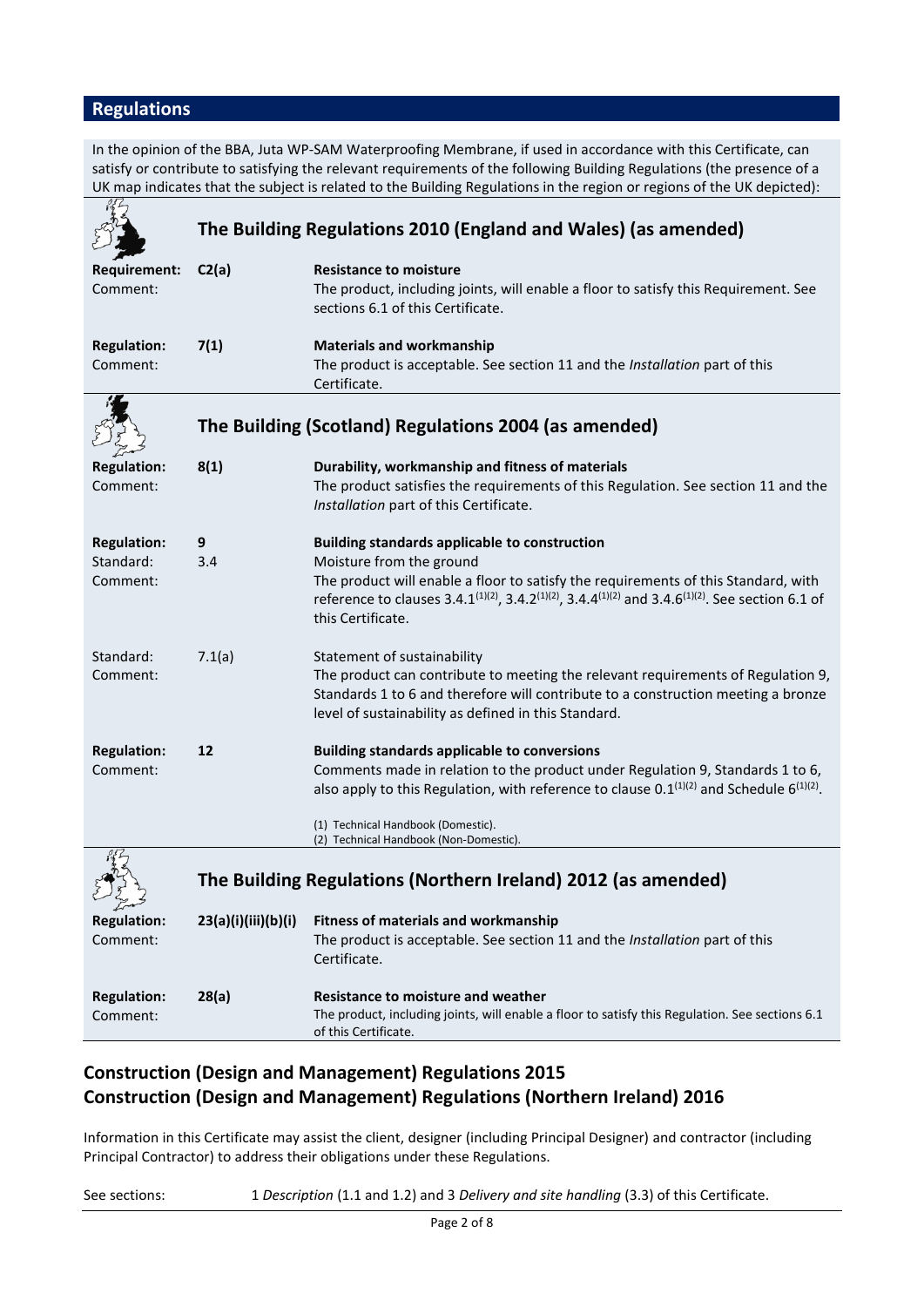## **Additional Information**

## **NHBC Standards 2020**

In the opinion of the BBA, Juta WP-SAM Waterproofing Membrane, if installed, used and maintained in accordance with this Certificate, can satisfy or contribute to satisfying the relevant requirements in relation to *NHBC Standards,*  Chapters 5.1 *Substructure and ground bearing floors*, and 5.4 *Waterproofing of basements and other below ground structures,* for use internally and externally.

# **CE marking**

The Certificate holder has taken the responsibility of CE marking the product in accordance with harmonised European Standard BS EN 13967 : 2012.

# **Technical Specification**

## **1 Description**

1.1 Juta WP-SAM Waterproofing Membrane is a two-ply, self-adhesive, damp-proof membrane (dpm) comprising a top layer of polyethylene film (0.1 mm thick) bonded to a layer of bitumen/polymer adhesive carried on a release paper, with a selvedge strip. The nominal characteristics for the product are given in Table 1.

| Table 1 Characteristics                                   |       |  |  |
|-----------------------------------------------------------|-------|--|--|
| Characteristic (unit)                                     | Value |  |  |
| Thickness <sup>(1)</sup> (mm)                             | 1.5   |  |  |
| Width $(1)$ (m)                                           | 1.05  |  |  |
| Roll length (m)                                           | 19.05 |  |  |
| Roll weight (kg)                                          | 33    |  |  |
| Mass per unit area ( $kg·m-2$ )                           | 1.7   |  |  |
| Tensile strength [N per 50 mm <sup>-1</sup> ]             |       |  |  |
| MD                                                        | >200  |  |  |
| CD                                                        | >200  |  |  |
| Elongation (%)                                            |       |  |  |
| MD                                                        | >130  |  |  |
| CD.                                                       | >130  |  |  |
| Water vapour transmission $g \cdot m^{-2} \cdot day^{-1}$ | 0.09  |  |  |
| Watertightness (60 kPa)                                   | Pass  |  |  |
| Resistance to impact (mm)                                 | >500  |  |  |
| Resistance to static loading (kg)                         | >20   |  |  |
| (1) Excluding release paper.                              |       |  |  |

1.2 Ancillary materials used with the membrane are:

- **•** GP Primer a solution of bitumen in a petroleum aliphatic hydrocarbon supplied in 5 and 25 litre containers
- **•** GP Protection Board a 2 mm thick protection layer for use in reservoir roofs and, where required, in other specifications
- **•** GP Lap Tape for reinforcing at internal and external corners.

1.3 Other items available but outside the scope of the Certificate include PD1700 drainage and protection board.

## **2 Manufacture**

2.1 The Juta WP-SAM Waterproofing Membrane is manufactured by a compound mixing and coating process. The bitumen/polymer adhesive is blended and applied onto the release liner using knife and roll techniques and then laminated with a polyethylene film.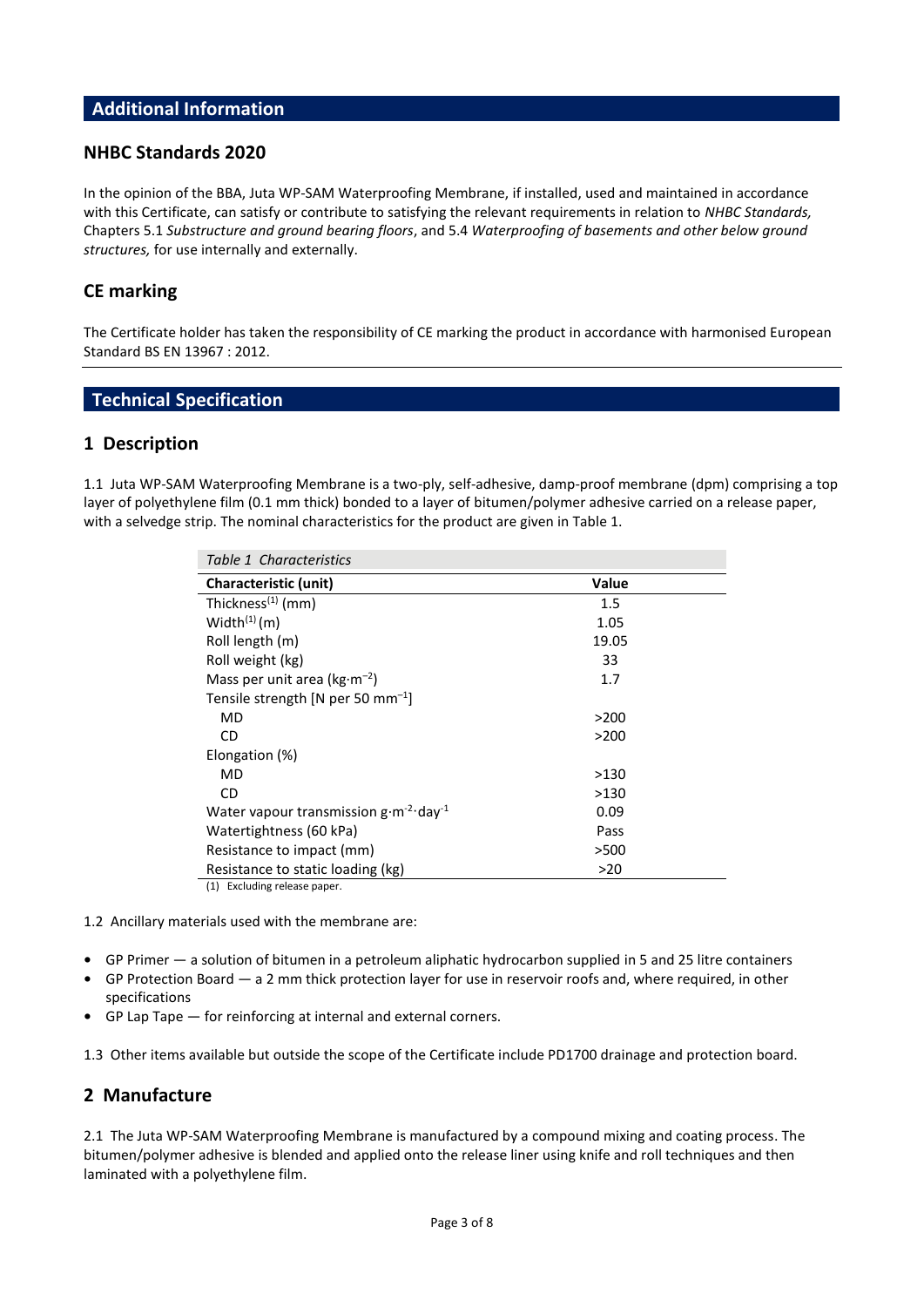2.2 As part of the assessment and ongoing surveillance of product quality, the BBA has:

- **•** agreed with the Certificate holder the quality control procedures and product testing to be undertaken
- **•** assessed and agreed the quality control operated over batches of incoming materials
- **•** monitored the production process and verified that it is in accordance with the documented process
- **•** evaluated the process for management of nonconformities
- **•** checked that equipment has been properly tested and calibrated
- **•** undertaken to carry out the above measures on a regular basis as part of a surveillance process, to verify that the specifications and quality control operated by the manufacturer are being maintained.

# **3 Delivery and site handling**

3.1 The product is delivered to site in rolls packed in cardboard containers bearing the Certificate holder's name and the BBA logo incorporating the number of this Certificate.

3.2 The rolls should be stacked on end and stored under cover.

3.3 The Certificate holder has taken the responsibility of classifying and labelling the product under the *CLP Regulation (EC) No 1272 / 2008 on the classification, labelling and packaging of substances and mixtures.* Users must refer to the relevant Safety Data Sheet(s).

## **Assessment and Technical Investigations**

The following is a summary of the assessment and technical investigations carried out on Juta WP-SAM Waterproofing Membrane.

### **Design Considerations**

## **4 Use**

4.1 Juta WP-SAM Waterproofing Membrane is satisfactory for use as a damp-proof and waterproof membrane for above or below ground floor slabs, underground structures (such as podium slabs and roofs to underground car parks) and for internally and externally applied tanking below ground in accordance with CP 102 : 1973 and BS 8102 : 2009.

4.2 The membrane is satisfactory for use as waterproofing for reservoir roofs when protected using a suitable ballast.

4.3 The product is compatible with concrete, smooth brickwork and blockwork or screeded substrates and is resistant to those chemicals likely to be present in normal service conditions.

# **5 Practicability of installation**

The product is designed to be installed by a competent installer or contractor, experienced with this type of product.

### **6 Resistance to water and water vapour**



6.1 The membrane, including joints, when completely sealed and consolidated, will adequately resist the passage of water under hydrostatic pressure and moisture from the ground and so satisfy the relevant requirements of the national Building Regulations.

6.2 The membrane is impervious to water and, when used and installed in accordance with this Certificate, will give a waterproof layer capable of accepting minor structural movements without damage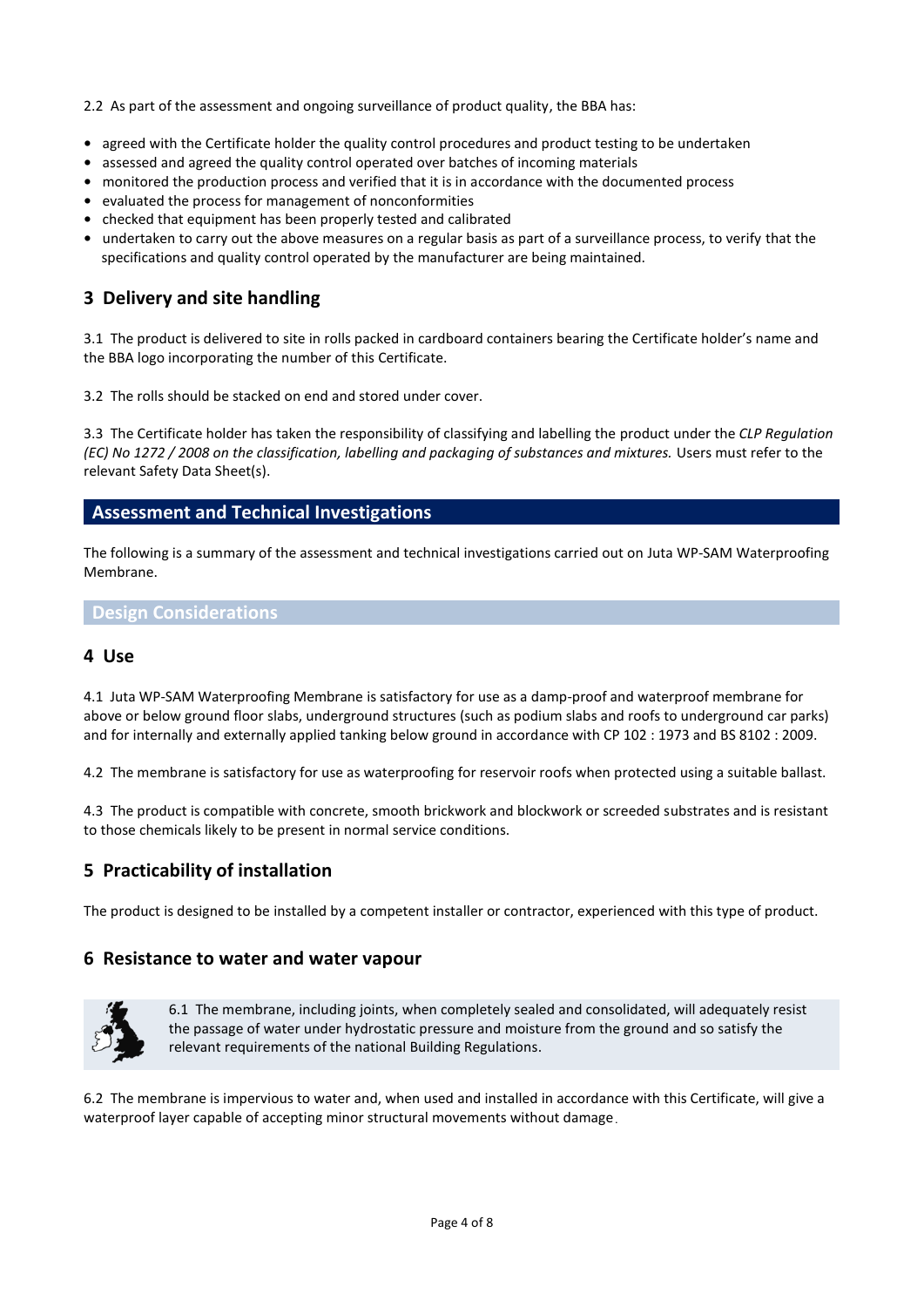# **7 Resistance to mechanical damage**

7.1 On smooth or blinded surfaces, the membrane will accept, without damage, the limited foot traffic and loads associated with installation.

7.2 The membrane can be punctured by sharp objects and care should be taken to avoid damage during installation, particularly when handling building materials and equipment over the surface and when placing concrete or screeds.

7.3 Where damage does occur, the membrane must be repaired (see section 15).

# **8 Adhesion and stability**

The adhesion of Juta WP-SAM Waterproofing Membrane to the substrate and to itself, jointed as described in this Certificate, is satisfactory.

# **9 Effects of temperature**

9.1 At low temperatures the product will become progressively stiffer, which may make it difficult to handle. However, the product will not crack at the minimum recommended laying temperature when folded around a 20 mm diameter mandrel.

9.2 At elevated temperatures the adhesive will soften, which under extreme conditions may cause slippage. There may also be the risk of curling of the laps caused by the cross-orientation of the polyethylene sheet; however, when used in accordance with the *Installation* part of this Certificate (ie the membrane is protected as soon as possible after installation), the sheet will be restrained and will not achieve the temperatures at which these effects occur.

# **10 Maintenance**

As the membrane is confined and has suitable durability (see section 11), maintenance is not required.

## **11 Durability**



The membrane, when fully protected and subjected to normal service conditions, will provide an effective barrier to the transmission of liquid water and water vapour for the life of the structure in which it is incorporated.

### **Installation**

## **12 General**

12.1 Installation of the Juta WP-SAM Waterproofing Membrane must be in accordance with the Certificate holder's instructions, CP 102 : 1973 Clause 11, BS 8102 : 2009, the relevant clauses of BS 8000-4 : 1989 and this Certificate.

12.2 All surfaces to which the membrane is applied must have a smooth finish, ie they should be free from cavities, projections and mortar deposits. Surfaces should be dry and free from dust and frost. Concrete surfaces should be dense. Where necessary (ie for dusty or porous substrates), the surface is primed with GP Primer at the recommended coverage rate, and allowed to dry. Vertical surfaces must always be primed.

12.3 Vertical surfaces of brickwork and blockwork should be dry and rendered to provide an even surface. Brickwork and blockwork not rendered must be flush pointed to give a smooth surface without sudden changes in level.

12.4 The membrane can be installed in all normal site conditions provided the air temperature is not below 5°C, to prevent the risk of surface condensation.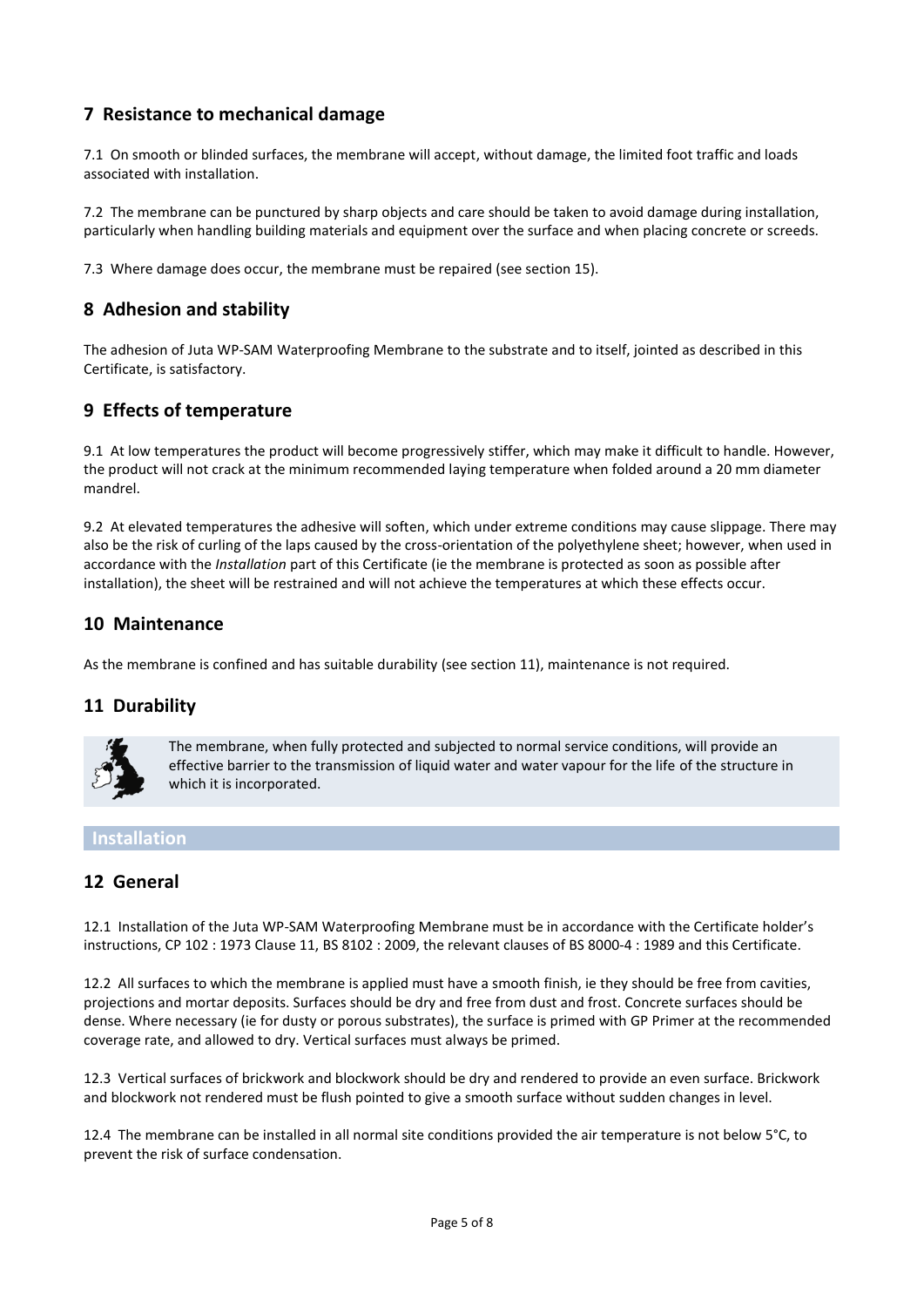12.5 The membrane should be covered by a screed or other protective layer as soon as possible after installation. If blockwork protection is used, care must be taken to avoid damage to the membrane during construction.

# **13 Procedure**

13.1 The release paper is removed prior to applying the membrane to the prepared substrate. As the sheet is laid the membrane must be pressed firmly from the middle to prevent trapping air.

13.2 The polyethylene strip on the selvedges must be removed to expose the bitumen/polymer adhesive to facilitate lapping of the membrane.

13.3 Overlaps should be at least 50 mm onto the backing film along the roll edges, and at least 100 mm onto the backing film at the roll ends of the membrane. The membrane surface to be overlapped should be dust-free and, to ensure a watertight bond, the upper membrane should be firmly pressed down onto the lower one.

# **14 Applications**

#### **Solid concrete floors**

14.1 It is essential that the dpm in the floor is continuous with the damp-proof course (dpc) in the surrounding walls. This is achieved by continuing the membrane up internal wall surfaces to tie in with the dpc. A sand/cement screed or rot-proof board should be laid immediately after the installation of the dpm to prevent damage.

#### **External tanking**

14.2 The membrane is applied to the site concrete and then applied to the external face of the structure and into the internal wall. A 300 mm wide strip of membrane should be placed at the angle (containing a 50 by 50 mm fillet) where the horizontal surface meets the vertical surface, and at the top where it is tucked into the internal wall. A protection wall of brickwork, blockwork or protection board should be used against the membrane to protect it from puncture during backfilling.

#### **Internal tanking**

14.3 The membrane is applied to the site concrete base as well as to the interior face of the external wall. It should be tucked into the dpc and applied down the wall and 300 mm onto the site concrete base. A minimum 300 mm wide strip of membrane should be placed at the angle (containing a 50 by 50 mm fillet) where the horizontal surface meets the vertical surface and the top where the membrane is lapped into the dpc. The product is applied to the walls to achieve the overlaps defined in section 13.3.

14.4 A wall, preferably concrete, must be constructed immediately after installation to protect the dpm and to resist the action of external water pressure. Where brickwork or blockwork is used it should be set 40 mm away from the membrane to enable the space to be thoroughly filled with a sand/cement mortar as the construction proceeds.

### **Reservoir roof**

14.5 The membrane is applied to the substrate as defined in section 13 and protected using 2 mm thick GP Protection Board, prior to application of protective ballast (such as paving slabs or pea gravel).

## **15 Repair**

In the event of damage the product can be effectively repaired after cleaning by applying a patch of the material, bonded to the damaged area with suitable overlap, prior to the installation of any upper layers.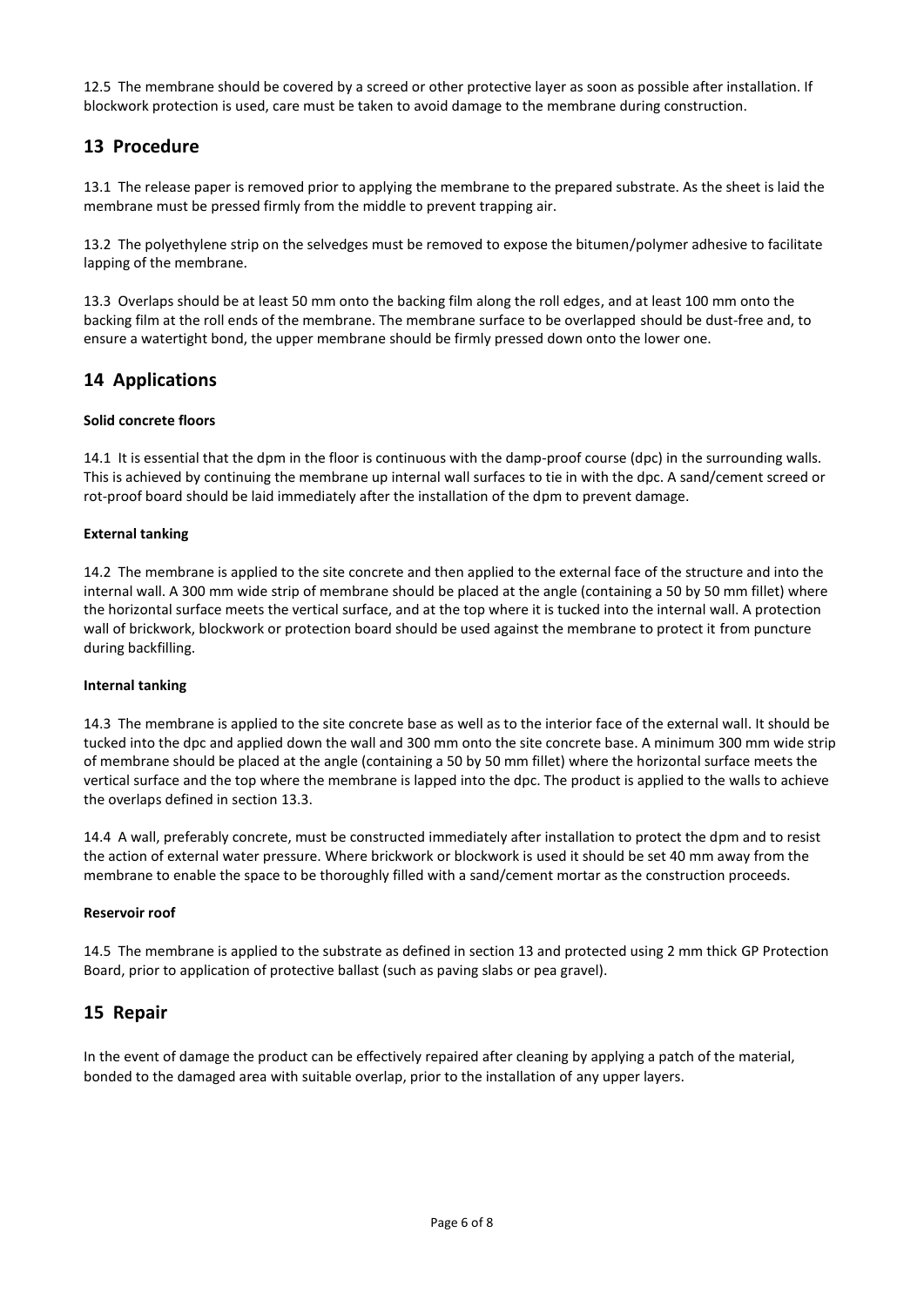## **Technical Investigations**

# **16 Tests**

Tests were conducted on samples of Juta WP-SAM Waterproofing Membrane and the results assessed to determine:

- **•** mass per unit area
- **•** ring and ball softening point
- **•** water vapour permeability
- **•** tensile strength and elongation
- **•** dimensional stability
- **•** low temperature unrolling
- **•** resistance to water pressure (6 metre head)
- **•** resistance to cracking at 0 and 20°C
- **•** low temperature flexibility at 0 and –5°C
- **•** resistance to impact
- **•** peel strength
- **•** static indentation
- **•** heat ageing for 56 days at 60°C followed by tensile strength and elongation
- **•** heat ageing for 28 days at 60°C followed by peel strength

#### *Tests on joints*

- **•** tensile strength of joints
- **•** heat ageing for 28 days at 60°C followed by tensile strength
- **•** exposure to water, 7 days at 60°C followed by tensile strength.

# **17 Investigations**

The manufacturing process was evaluated, including the methods adopted for quality control, and details were obtained of the quality and composition of the materials used.

## **Bibliography**

BS 8000-4 : 1989 *Workmanship on building sites — Code of practice for excavation and filling*

BS 8102 : 2009 *Code of practice for protection of below ground structures against water from the ground*

CP 102 : 1973 *Code of practice for protection of buildings against water from the ground*

BS EN 13967 : 2012 *Flexible sheets for waterproofing — Plastic and rubber damp proof sheets including plastic and rubber basement tanking sheet — Definitions and characteristics*